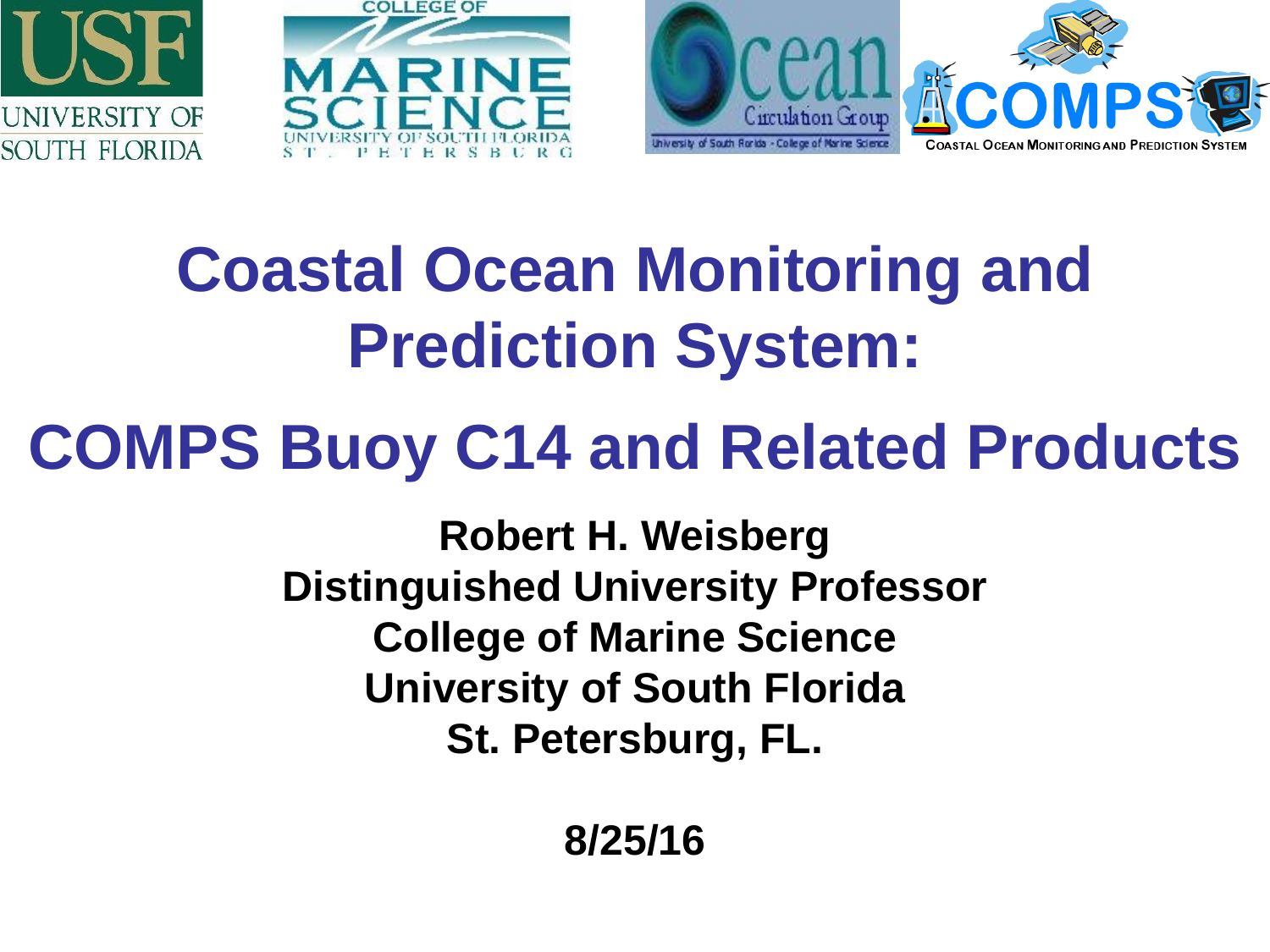**COMPS Buoy C14 is an ocean-atmosphere buoy reporting meteorological and ocean variables (winds, currents, temperature and others) to the public in real time. Applications include weather and storm surge forecasting, recreational and commercial boating, fisheries management, red tide and other ecological and water quality applications, search and rescue, oil and other harmful substance tracking.**



**C14 History: Initiated by Pasco Co. OEM in 2002 through a 2-year DCA grant, COMPS Buoy C14 was part of a coordinated coastal ocean observing and modeling program for west Florida until 2012. Regular servicing ceased in 2009, and we subsequently ran out of funds.** 

**Proposed: Reinstate and sustain C14**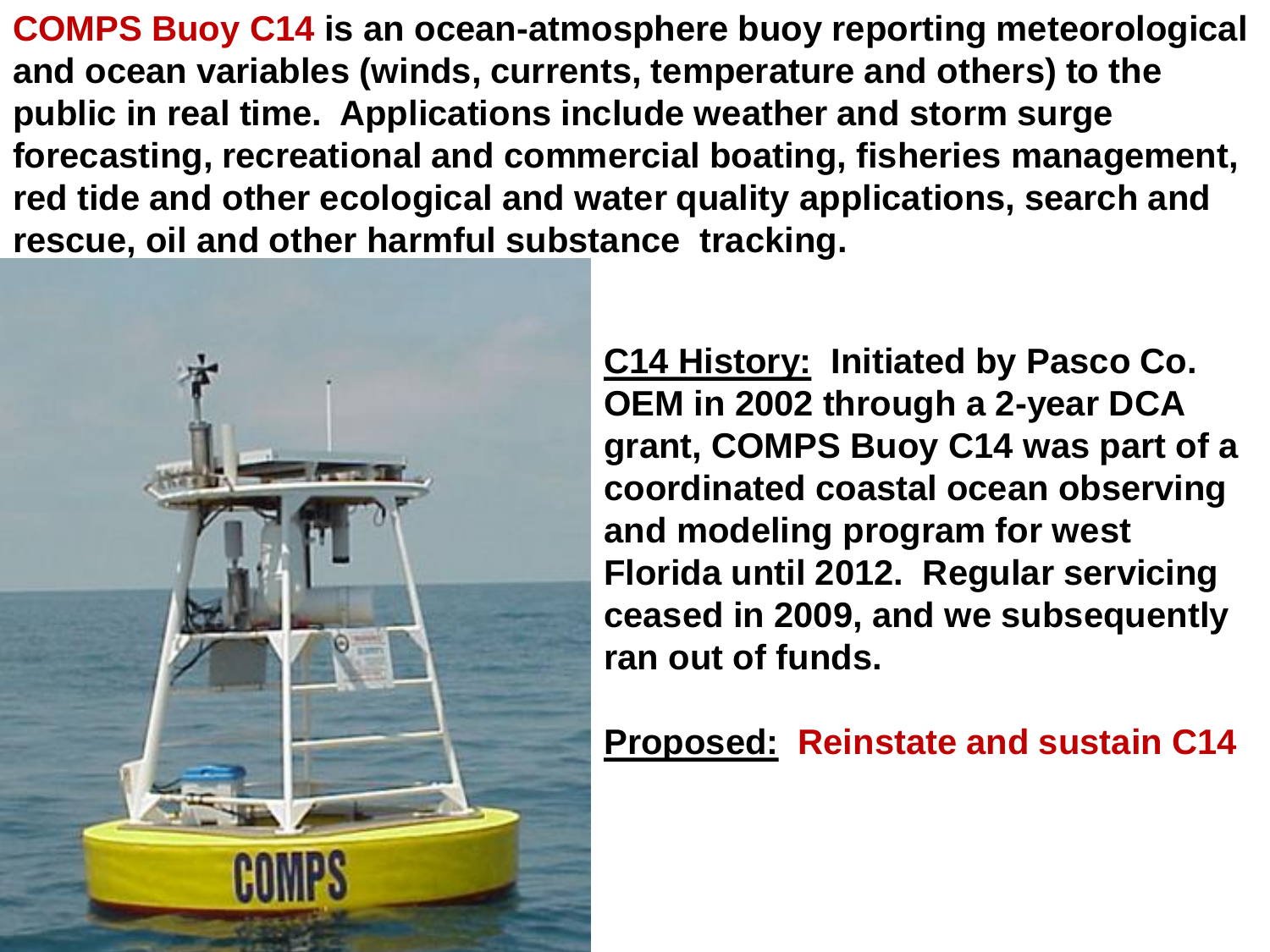**COMPS observations are at http://comps.marine.usf.edu. Three buoys are presently deployed. An example from one of these offshore of Sarasota (C10) is displayed below for 8/25/16, a nice day to be out on the water.** 

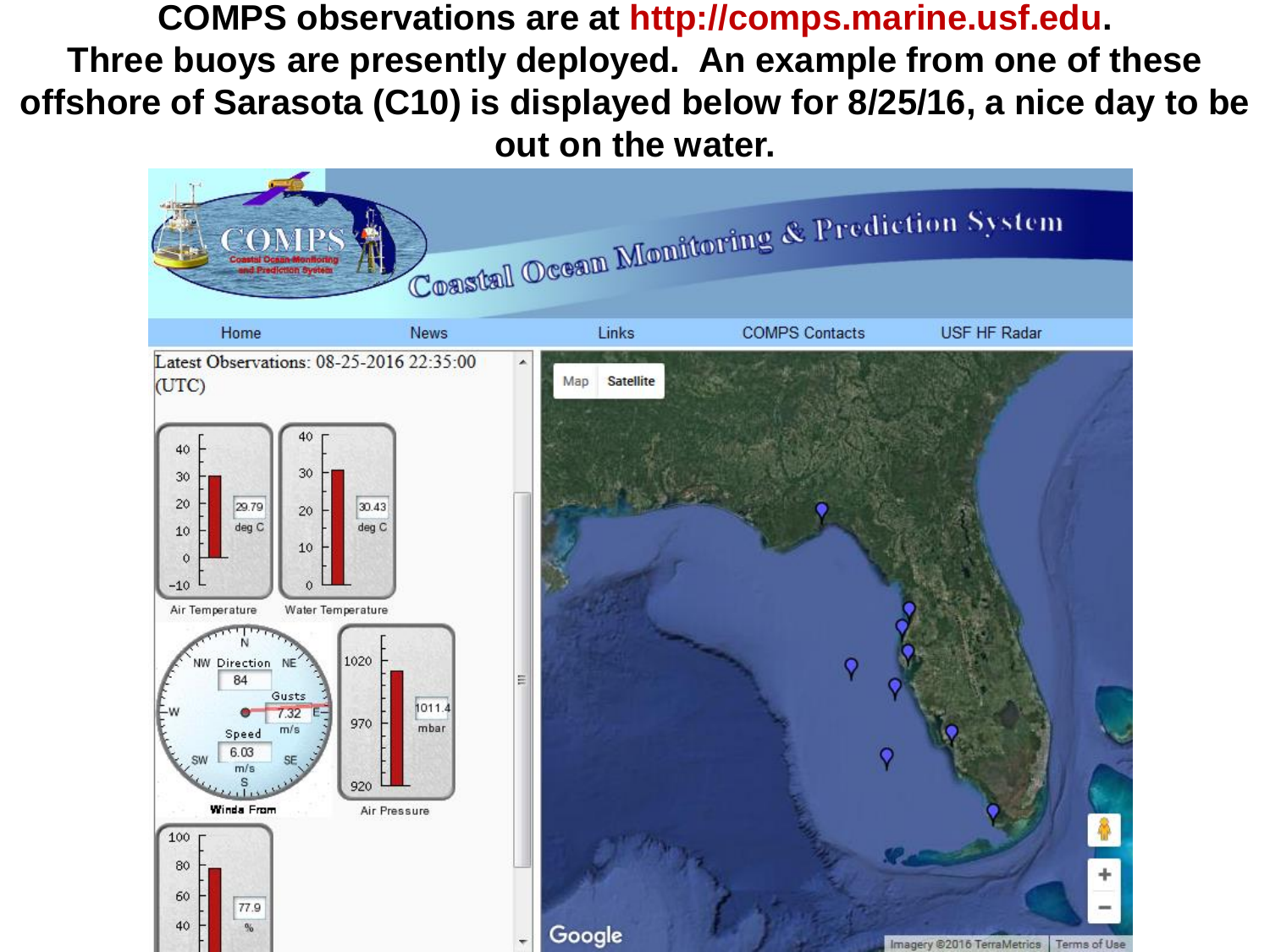### **COMPS is a coordinated observing and modeling system:**  Model application examples (forecasts for 8/25/16)

**Currents, salinity and temperature for: search and rescue, water quality, spill tracking, boating, fishing, diving, red tide tracking, aquaculture and other fisheries ecology applications.** 

**Sea level and depth averaged currents for storm surge prediction and safe navigation.**

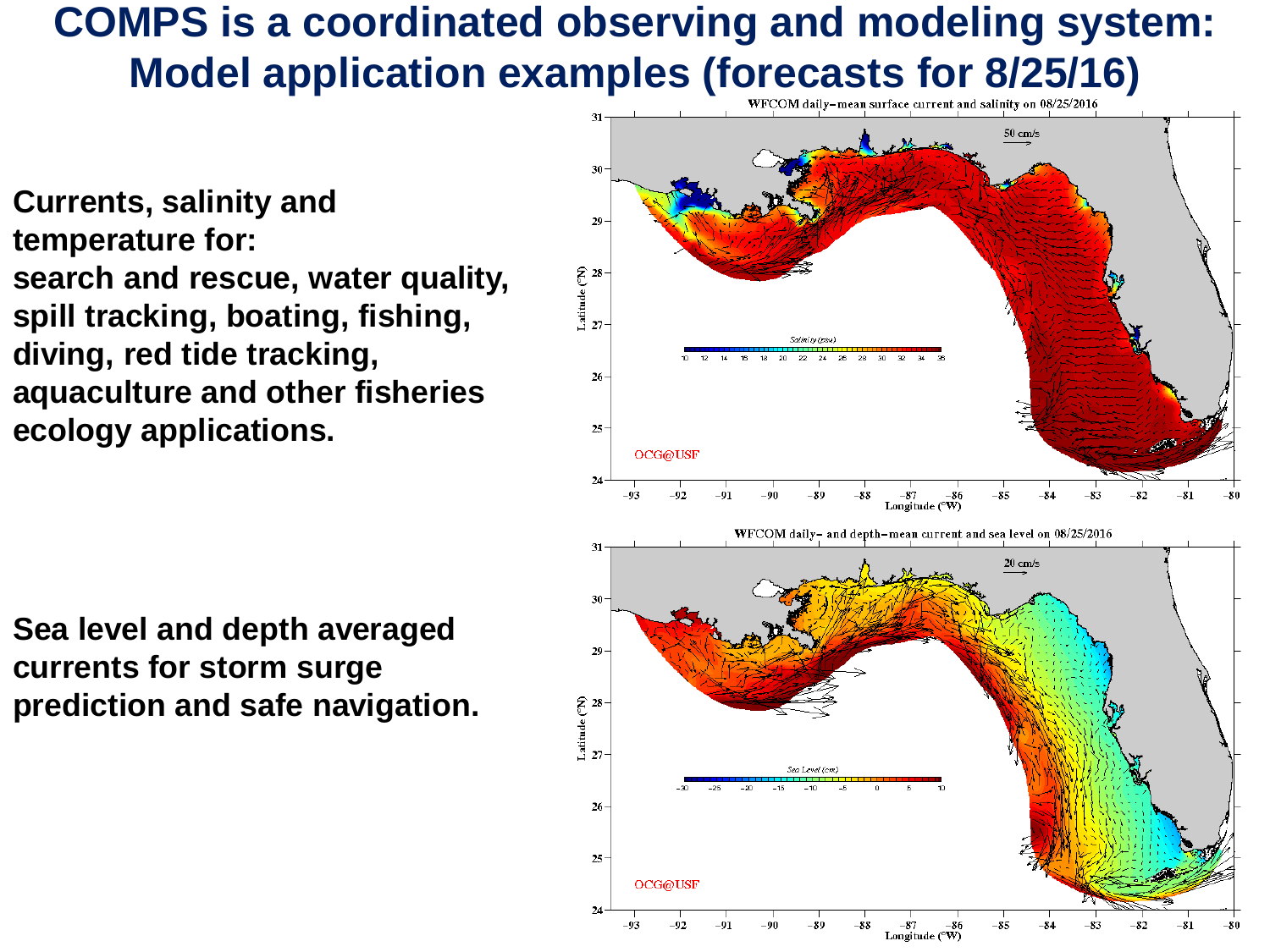### **How the COMPS C14 Buoy Project Addresses The Scoring Criteria**

#### **1. Provides Restoration and Protection of Natural Resources (NR)**

The ocean circulation determines the water properties in which organisms live, including nutrients fueling primary productivity. All RESTORE Act Restoration and Protection of NR goals are critically tied to the ocean circulation that we address through observations and model simulations distributed in real time to the public.

#### **2. Mitigates damage to fish, wildlife or natural resources**

The response to 1 equally applies to 2. Failure to understand how a natural system works equates to failure at effectively managing and protecting that system. For instance, the circulation determines the occurrence of major red tide blooms as is now predictable. Pasco Co. shellfish and finfish are impacted by red tide, which in turn impacts tourism and hence the hospitality industry. Red tide also provides a public health risk through consumption of tainted seafood or inhalation of aerosolized toxins.

#### **3. Implements a federally approved marine or coastal conservation plan**

Establishing MPAs, contributing to Marine Spatial Planning, developing aquaculture, and dealing with invasive species are all predicated on understanding how the coastal ocean system works. Arbitrary placements will fail, waste resources and cause public strife. This project will therefore benefit development and management of Pasco Co. NRs.

#### **4. Workforce Development and Job Creation**

COMPS employs technical staff; trains graduate students, post-docs and undergraduate interns. By promoting the safe enjoyment of tourist activities, COMPS will enhance the Pasco Co. workforce by enhancing tourism and tourist-related coastal ocean activities.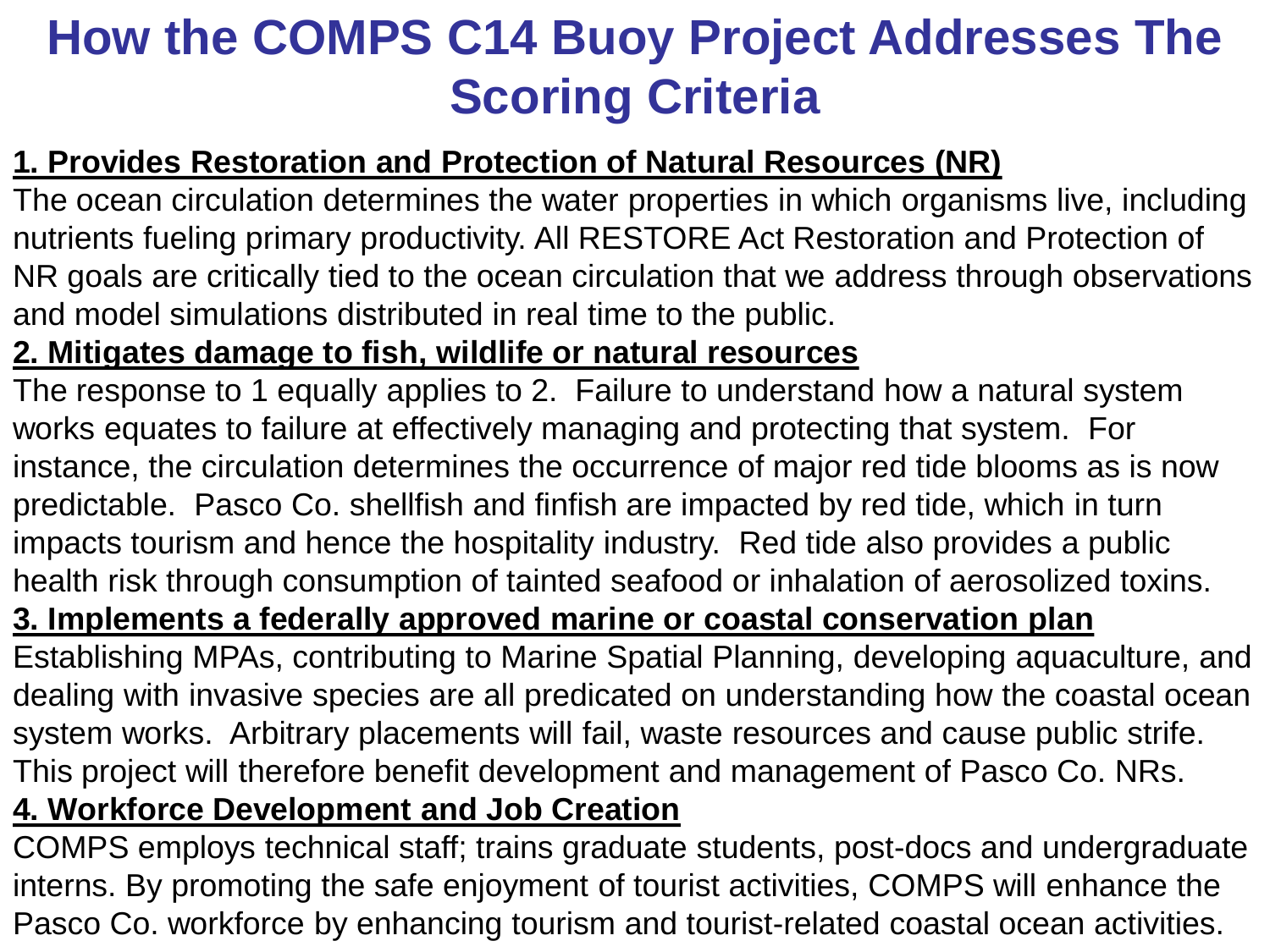#### **5. Improvements to an impacted coastal State Park**

Beach parks will benefit from real time marine weather and ocean condition data. This will assist residents/tourists in planning and enjoying their outings.

#### **6B. Infrastructure Projects Benefitting Ecological Resources**

Benefits derived through predictive water quality and salinity capabilities of importance to coastal ocean ecology, e.g., providing guidance for land-based infrastructure projects affecting fresh water inflows known to impact shell fish and finfish. Ability to predict consequences is critical to assessing how infrastructure projects may impact NRs and hence the ecosystem services (economics) attendant thereto.

#### **7. Coastal Flood Protection and Related Infrastructure**

The C14 buoy was originally implemented to provide hurricane storm surge insights. Improving flood protection must be predicated on understanding how surge evolves in time and space. Bringing C14 back on line as part of a larger Florida west coast network will enhance Pasco Co. storm surge preparedness benefiting emergency managers, city planners and the public.

#### **9. Promotes Tourism and Recreational Fishing**

Providing real-time ocean and atmosphere data, C14 will be a powerful online information tool. Beach tourism, recreational and commercial fishing, boating and diving will benefit from safer and more productive marine outings.

#### **10. Promotes Seafood Consumption Harvested from Gulf Coast Region**

Sustaining commercial stocks and siting MPAs to enhance the fishing industry must be predicated on understanding what controls fish distributions annually and interannually. COMPS now predicts major red tide blooms and has explained the basis for gag grouper recruitment through science-based coastal ocean observing and modeling.